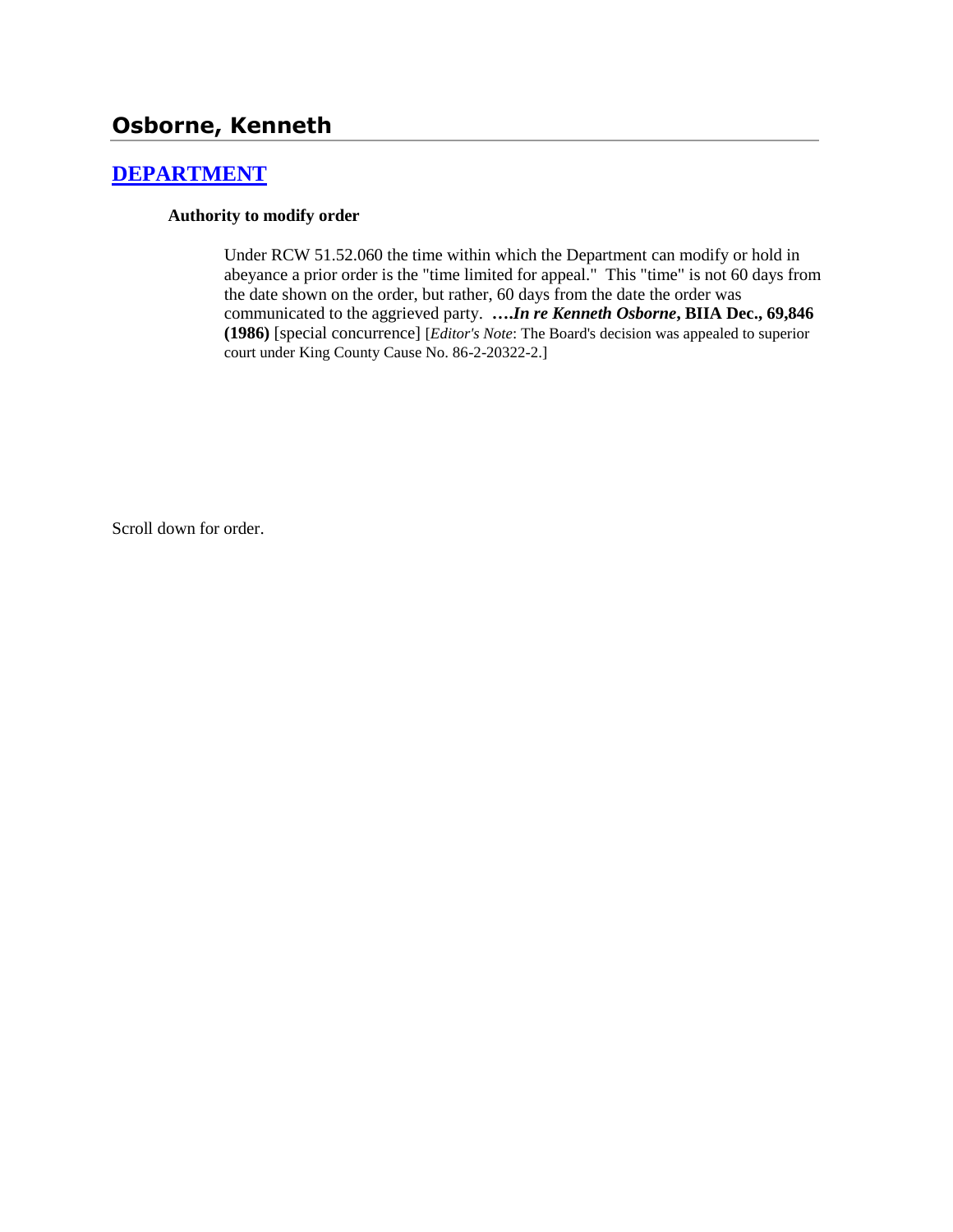#### **BEFORE THE BOARD OF INDUSTRIAL INSURANCE APPEALS STATE OF WASHINGTON**

**)**

**IN RE: KENNETH E. OSBORNE ) DOCKET NO. 69,846**

**CLAIM NO. S-545872 ) DECISION AND ORDER**

APPEARANCES:

Claimant, Kenneth E. Osborne, by The Sharpe Law Firm, per Mark Lange

Employer, The Boeing Company, by Rolland & O'Malley, per Wayne Williams and Thomas O'Malley

Department of Labor and Industries, by The Attorney General, per Carol J. Molchior & David W. Swan, Assistants

This is an appeal filed by the self-insured employer on February 19, 1985, from an order of the Department of Labor and Industries dated January 31, 1985 which adhered to the provisions of a prior order dated December 20, 1984 and allowed this claim for benefits for a left knee injury. **AFFIRMED**.

## **DECISION**

Pursuant to RCW 51.52.104 and RCW 51.52.106, this matter is before the Board for review and decision on timely Petitions for Review filed by the claimant and the Department of Labor and Industries to a Proposed Decision and Order issued on December 20, 1985 in which the order of the Department dated January 31, 1985 was declared void and was vacated.

The Board has reviewed the evidentiary rulings in the record of proceedings and finds that no prejudicial error was committed and said rulings are hereby affirmed.

## **ISSUE #1**

The Proposed Decision and Order proposed to overturn the Department's allowance of this claim on the ground that no application for compensation (accident report) was filed by the claimant, Mr. Osborne, with the Department within one year from the date of injury. This proposed disposition completely ignores the fact that Mr. Osborne's employer, The Boeing Company, was self-insured.

In the case of a self-insured employer, a claimant's accident report or application for compensation is supposed to be filed by him with the employer, not with the Department. RCW 51.28.020 plainly so states. This is precisely what Mr. Osborne did in this case.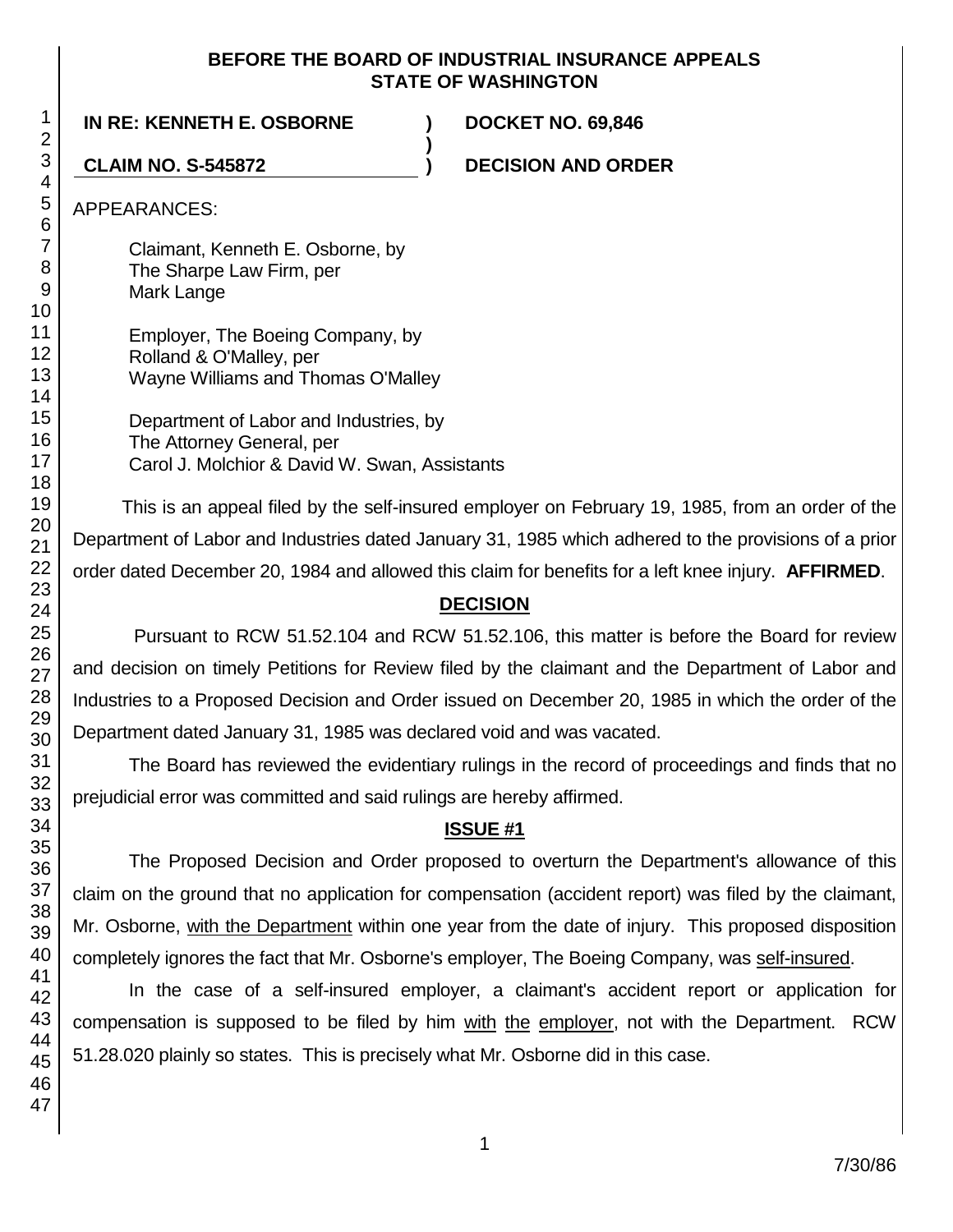In evidence as Exhibit No. 1, is a copy of the employer's own report form, entitled "Supplementary Record of Occupational Injuries and Illnesses" and bearing the printed words "Workers Compensation" at the bottom. It is signed by Mr. Osborne. It discloses an on-the-job accident involving Mr. Osborne's left knee on October 12, 1981, when he "hit lat asp of L knee on jog." In the portion above his signature, the nature of injury is described as contusion, the body part affected as "L knee Lat edge," and source of injury as "jig." The medical report section, completed by M. McDonald, registered nurse, gives a diagnosis, shows that he was referred to an orthopedist, that a knee brace was prescribed, and certain medical restrictions placed on his physical activity for a period of time.

The report is dated October 16, 1981, four days following his accident with the jig. It was filled out at an in-plant clinic, and received by Boeing's claims service agency on October 21, 1981, nine days after the injury. Clearly this written document qualifies as an application for compensation, as it reasonably directed the self-insurer's attention to the fact that a particular injury had been sustained and that benefits under the workers' compensation act were claimed. See Nelson v. Department of Labor and Industries, 9 Wn. 2d 621, at pg. 629 (1941); Leschner v. Department of Labor and Industries, 27 Wn. 2d 911, at pg. 924 (1947). Thus, there is no basis for rejecting this claim for failure to file a claim within one year of the date of injury.

#### **ISSUE #2**

The employer contends that an earlier Department order of October 19, 1984, holding in abeyance its original order of August 17, 1984 (an order which had rejected this claim for not having been filed within one year of the date of injury) is null and void inasmuch as it was issued more than sixty days following the issuance of that original order of rejection. In other words, it is the employer's contention that the Department's rejection of this claim had already become res judicata, and thus not subject to any modification or change, prior to the issuance of the Department's subsequent abeyance order.

We do not agree with this contention. Under the statute, RCW 51.52.060, the time limitation within which the Department can modify or hold in abeyance a prior order is the "time limited for appeal." Under this same statute, the "time limited for appeal" from a Department order is not sixty days from the date shown on the order, but sixty days from the date such order "was communicated" to the aggrieved party. The employer is the appealing party in this appeal. As such, the employer had the burden of producing evidence to make a prima facie case on this issue. RCW 51.52.050. In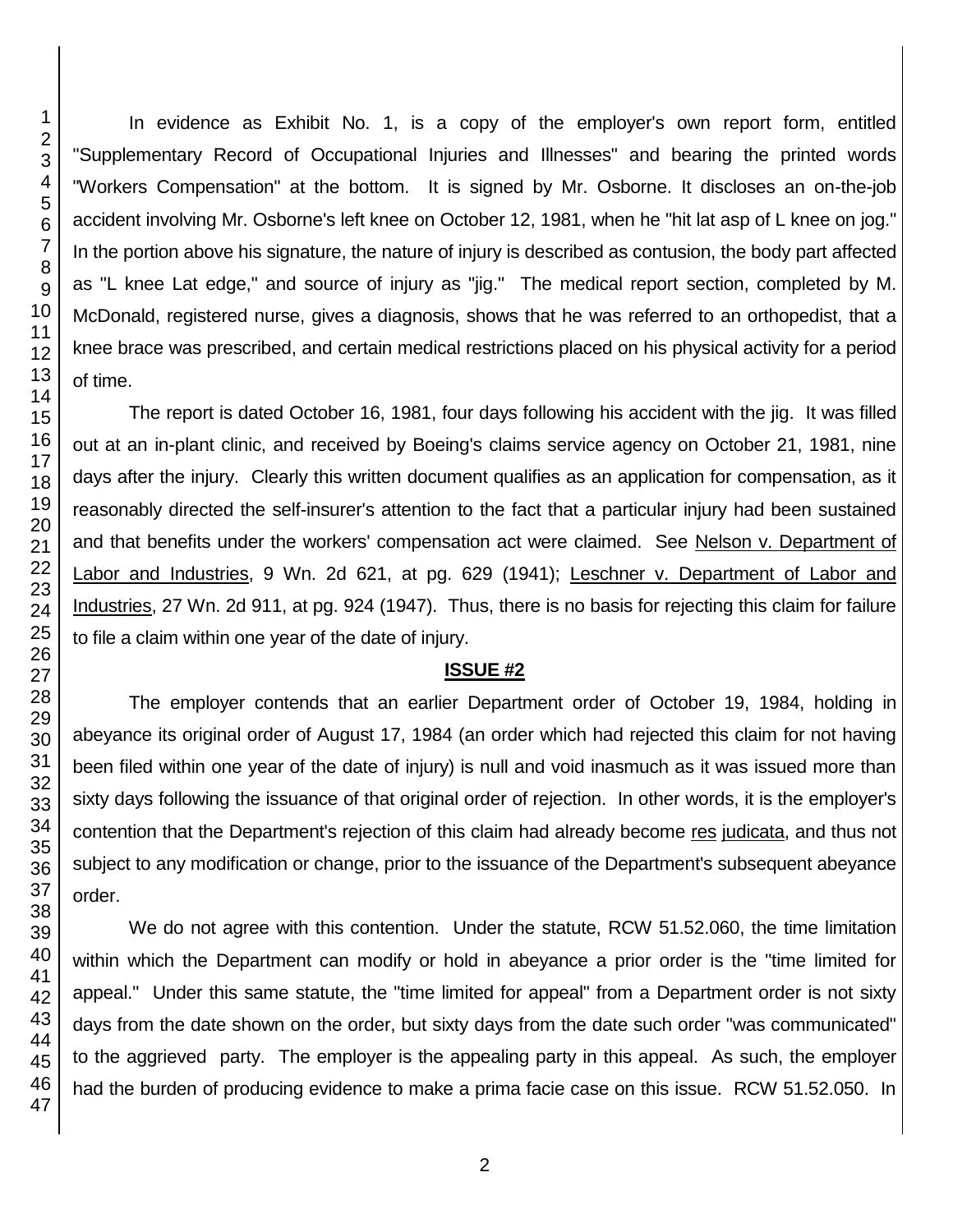other words, it was the employer's burden to show that the Department's abeyance order of October 19, 1984, was issued more than sixty days following the communication of the Department's original rejection order of August 17, 1984, to Mr. Osborne, the aggrieved party as to such order.

No such showing was made herein. On the contrary, the only specific evidence bearing upon this point is Mr. Osborne's un-contradicted testimony that he never did receive the Department's original order of August 17, 1984, rejecting his claim. This testimony is buttressed by further evidence. The Department's abeyance order was not prompted by any protest or request for reconsideration or appeal on Mr. Osborne's part--an action he would very likely have taken had he actually received the rejection order dated August 17, 1984. Rather, the abeyance order was prompted by a general field audit of the employer's claim records by the Department's self-insurance regulatory section. As part of this audit, the report form in evidence herein as Exhibit 1, along with other documents regarding Mr. Osborne, was found in the files of the employer's service agency on or about October 16, 1984. Based on such audit, the self-insurance section felt the rejection order of August 17, 1984 may have been a mistake; and the Department, on its own motion, caused to be entered the abeyance order of October 19, 1984, pending further review as a result of the audit.

Furthermore, we take official notice of the fact that August 17, 1984 was a Friday, and even had the parties--the claimant as well as the employer -- received that order in due course of the mails, it would have been "communicated" at the earliest on Monday, August 20, 1984. The abeyance order of October 19, 1984 was issued within sixty days from that date.

#### **ISSUE #3**

Finally, the employer contends that Mr. Osborne suffered no condition in his left knee causally related to his on-the-job accident to the knee on October 12, 1981.

It is undisputed that while working on October 12, 1981, Mr. Osborne struck the lateral aspect of his left knee on a metal jig, causing that knee to immediately become painfully symptomatic. In our view, the clear weight of the medical evidence in this matter establishes that this trauma to the left knee caused a contusion, and a pre-existing non-disabling condition of the knee, medically described as chondromalacia of the patella, to become acutely symptomatic and in need of medical treatment at that time. Clearly the most persuasive evidence supporting this conclusion was that of Dr. Karl Singer, orthopedic surgeon who examined and diagnosed claimant's left knee condition, on referral from his family physician, on October 15, 1981, just three days following the work-place event.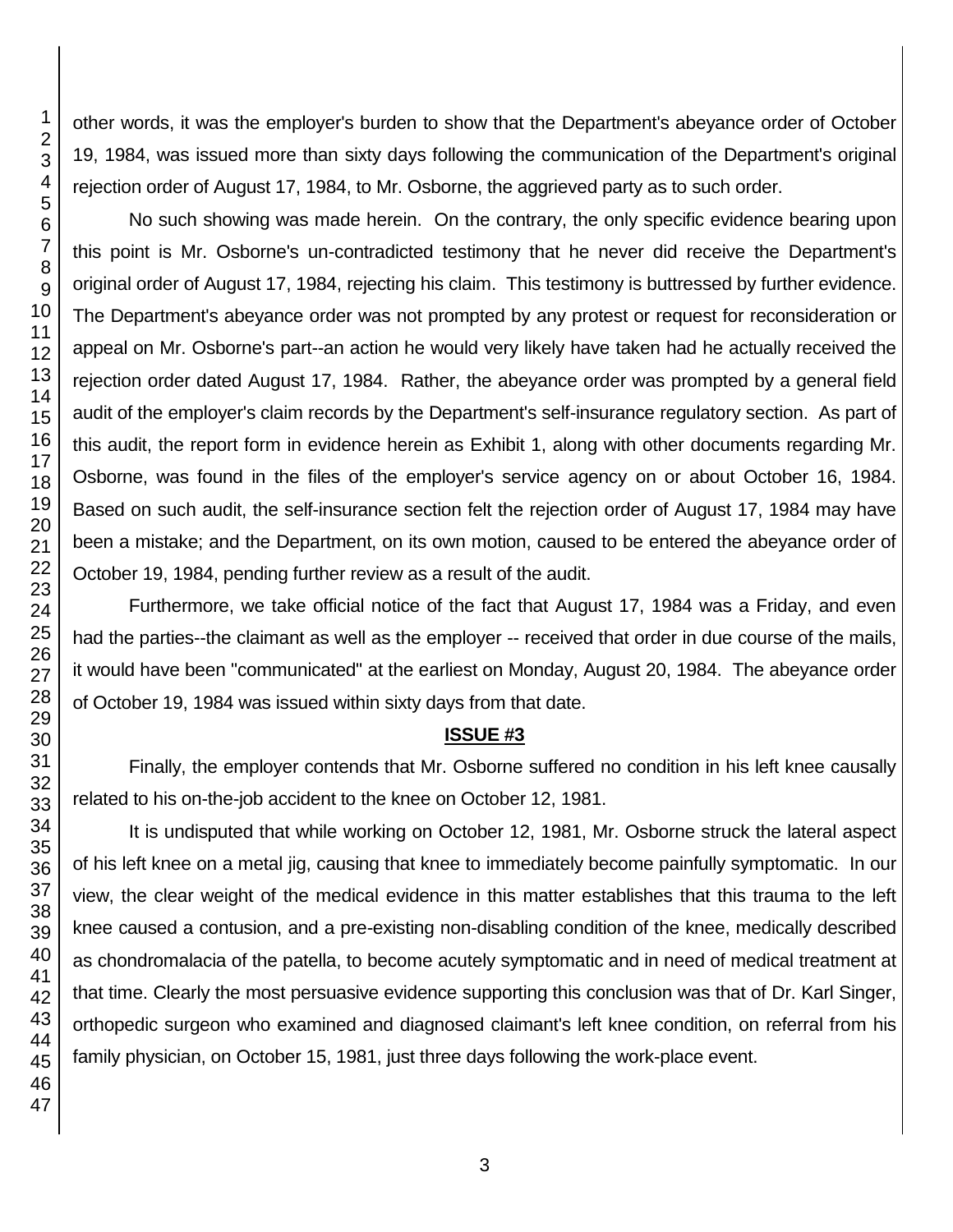It is noted that the parties presented considerable medical evidence about later evaluations and treatment of the claimant, commencing in December 1983 and extending through all of 1984, including surgical procedures done on December 20, 1983, July 16, 1984, and December 4, 1984. By that period of time the claimant had complaints and problems in both knees, and the December 20, 1983 surgery was a chondroplasty and quadriceps realignment on both knees, to attempt to correct a mechanical malalignment of the patella/femoral articulations and change the "pull" of the quadriceps muscles on both patellae. The further surgery on July 16, 1984 was again done bilaterally, to correct the malalignment of the patallae in relation to the femurs and quadriceps muscles.

There was, not surprisingly, sharp divergence of opinion among the medical witnesses as to whether this much later period of treatment and surgeries involving both knees had any causal relationship to the left knee jig-striking injury in October 1981. However, we view this question as beyond the scope of the issues determinable in this appeal. The Department's simple allowance order in this claim did not purport to determine the entire nature and extent of claimant's ongoing conditions or problems, and whether or not they are related to his left knee incident of October 12, 1981. Those matters are subject to the further claims-handling process, and further Departmental administrative adjudications.

The Department simply determined by its order here on appeal that Mr. Osborne did in fact sustain an industrial injury to his left knee on October 12, 1981, for which the claim should be allowed for "medical aid and compensation as may be indicated." Clearly, that limited decision was correct.

### **FINDINGS OF FACT**

1. On March 23, 1984, the Department of Labor and Industries received an accident report alleging that the claimant, Kenneth E. Osborne, had sustained an industrial injury to his left knee on October 15, 1981, in the course of his employment for the Boeing Company. On August 17, 1984, the Department issued an order rejecting the claim on the ground that no accident report had been filed within one year of the date of injury. On October 19, 1984, the Department issued an order holding its rejection order of August 17, 1984, in abeyance. On December 20, 1984, the Department issued an order setting aside and holding for naught its rejection order of August 17, 1984, and allowing the claim for a left knee injury. On January 22, 1985, the employer filed a protest and request for reconsideration with the Department. On January 31, 1985, the Department issued an order adhering to the provision of its prior order of December 20, 1984, allowing the claim. On February 19, 1985, the employer filed a notice of appeal with the Board of Industrial Insurance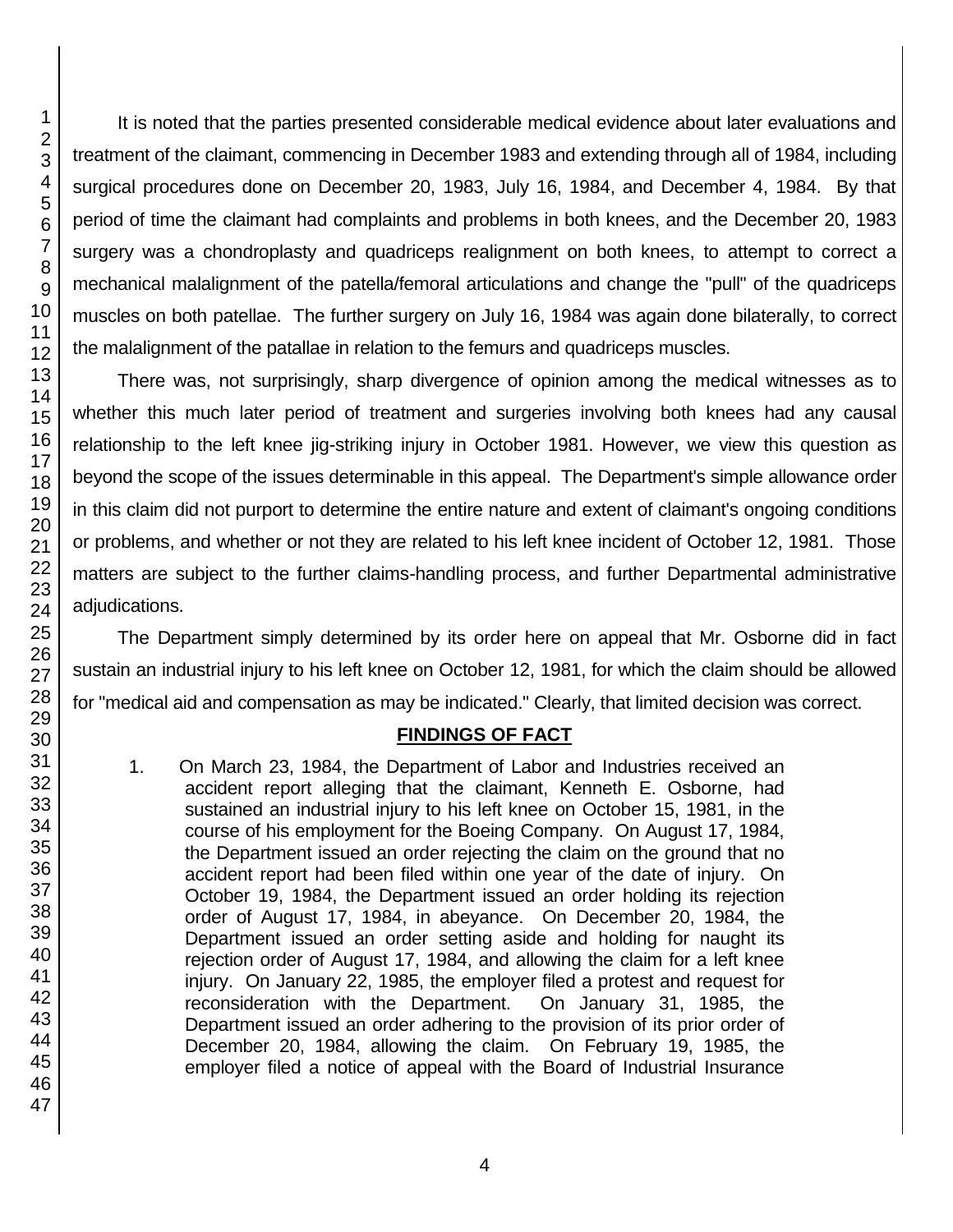Appeals, and on February 26, 1985, the Board issued an order granting the appeal.

- 2. On October 16, 1981, the claimant filed a written report with the self-insured employer on a form supplied by the employer, entitled "Supplementary Record of Occupational Injuries and Illnesses" and bearing the printed words "Workers Compensation." This report alleged that the claimant had sustained a traumatic on-the-job accident on October 12, 1981 to his left knee. This report further contained a medical section which was completed by a registered nurse employed by the employer showing, among other things, a medical diagnosis of the left knee, that claimant had been referred to an orthopedist, that a knee brace was prescribed, and that medical restriction was placed on claimant's physical activity for a period of time.
- 3. There is no evidence that the Department's rejection order of August 17, 1984, was ever communicated to or received by the claimant.
- 4. On October 12, 1981, the claimant struck the lateral aspect of his left knee on a metal jig during the course of his employment for the Boeing Company. This trauma to the left knee caused a contusion, and a pre-existing non-disabling condition of the left knee, medically described as chondromalacia of the patella, to become acutely symptomatic and in need of medical treatment on October 12, 1981 and thereafter.

## **CONCLUSIONS OF LAW**

- 1. The Board of Industrial Insurance Appeals has jurisdiction of the parties and subject matter of this appeal.
- 2. On October 12, 1981, the claimant sustained an industrial injury to his left knee within the meaning of RCW 51.08.100.
- 3. The claimant filed an application for compensation with his self-insured employer, the Boeing Company, within one year of the date of said left knee injury, within the contemplation of RCW 51.28.020.
- 4. The Department's initial order of August 17, 1984, rejecting this claim, never became res judicata.
- 5. The order of the Department of Labor and Industries dated January 31, 1985, which allowed this claim as an industrial injury, is correct, and should be affirmed.

It is so ORDERED.

Dated this 30th day of July, 1986.

| <b>BOARD OF INDUSTRIAL INSURANCE APPEALS</b> |
|----------------------------------------------|
| Chairperson                                  |
|                                              |
| Member                                       |
|                                              |
|                                              |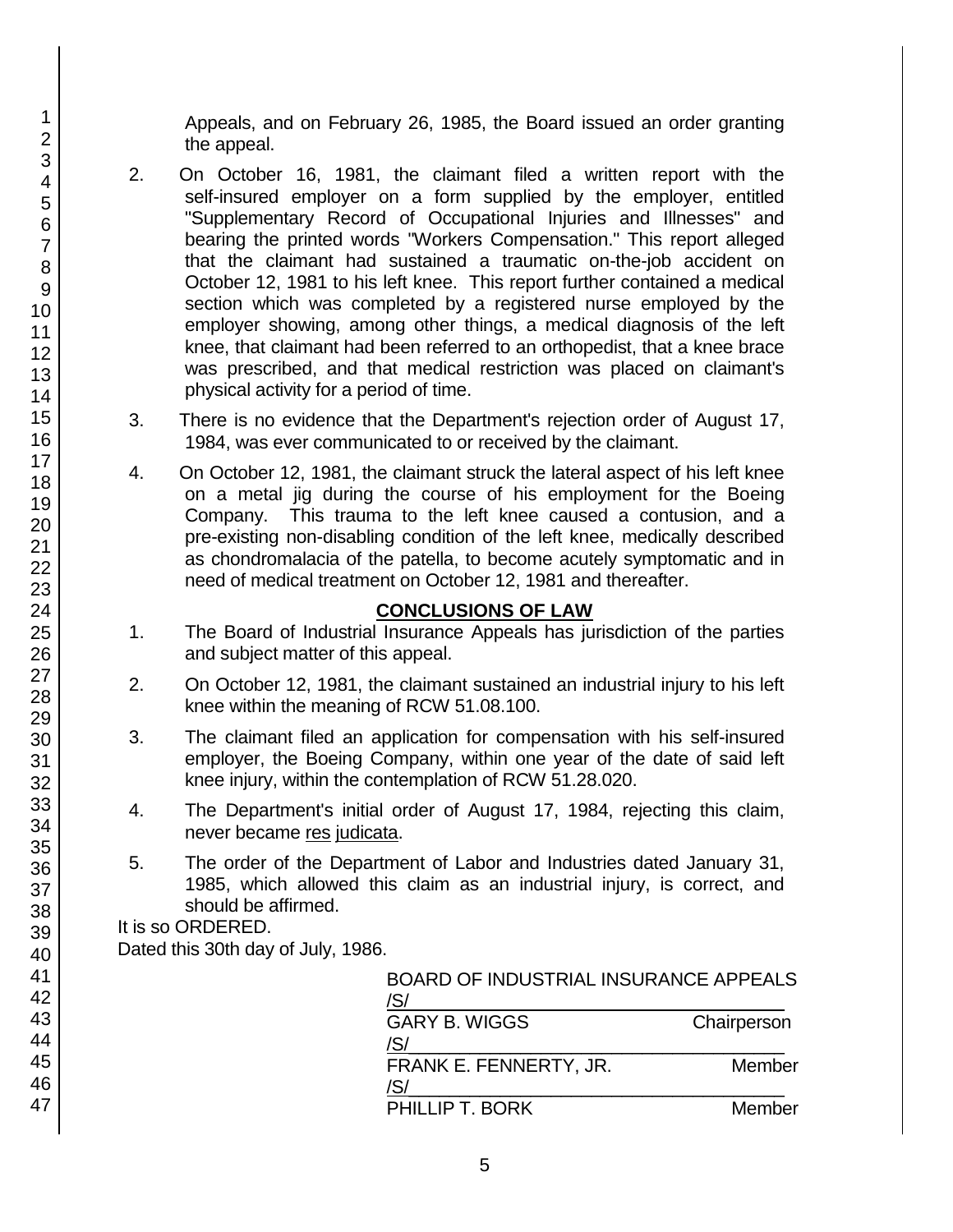#### **SPECIAL CONCURRING STATEMENT**

I feel compelled to make additional comments, due to references made by all three parties to two prior Decisions and Orders of this Board which discussed one of the issues also presented here, i.e., whether or not a valid claim for benefits under the Act was filed with the self-insured employer within one year after the date of the claimant's injury.

Those cases are In re Russell Craft, Docket No. 54,919, Board Decision of October 27, 1980; and In re Del Coston, Docket No. 58,765, Board Decision of January 27, 1983. Counsel for the claimant and the Department, in their Petitions for Review here, contend in effect that Craft and Coston are controlling in this case. Counsel for the employer, on the other hand, contends that those cases are wrong in their reasoning and inapplicable on their facts.

I do not accept that Craft and Coston are controlling here; and I believe that the Board majority in those cases was wrong in its reasoning as to what constituted a sufficient claim or application for compensation. I dissented in Coston, and my predecessor dissented in Craft. It is important to note our reasons for so doing.

In both cases the Board majority recognized that no written notice or report or application of any sort had been filed with the self-insurer within the one-year period, but only verbal advice or notice had been given by the claimant within that time. Yet the majority managed to conclude that the verbal information was enough to constitute a claim, and so the claims were held to be timely filed. Our dissents were on the basis that only verbal notice is not legally sufficient. I am convinced that the law is settled that in order to quality as a "claim" or "application for compensation", some sort of written document is required. The plain wording of RCW 51.28.020 and 51.28.050 clearly compels such a conclusion.

What is the test for determining what kind of written document(s) is sufficient to constitute a valid claim or application for compensation? That legal criterion has been in effect ever since 1941. The writing which is received is sufficient when it "reasonably directs attention to the fact that an injury, with its particulars, has been sustained and that compensation is claimed." Nelson v. Department of Labor and Industries, 9 Wn. 2d 621, at 629 (1941). This principle was reiterated in Leschner v. Department of Labor and Industries, 27 Wn. 2d 911, at 924 (1947), where it was further stated that the filing statute does not require the use of any specific form. Those judicial pronouncements are still the law today.